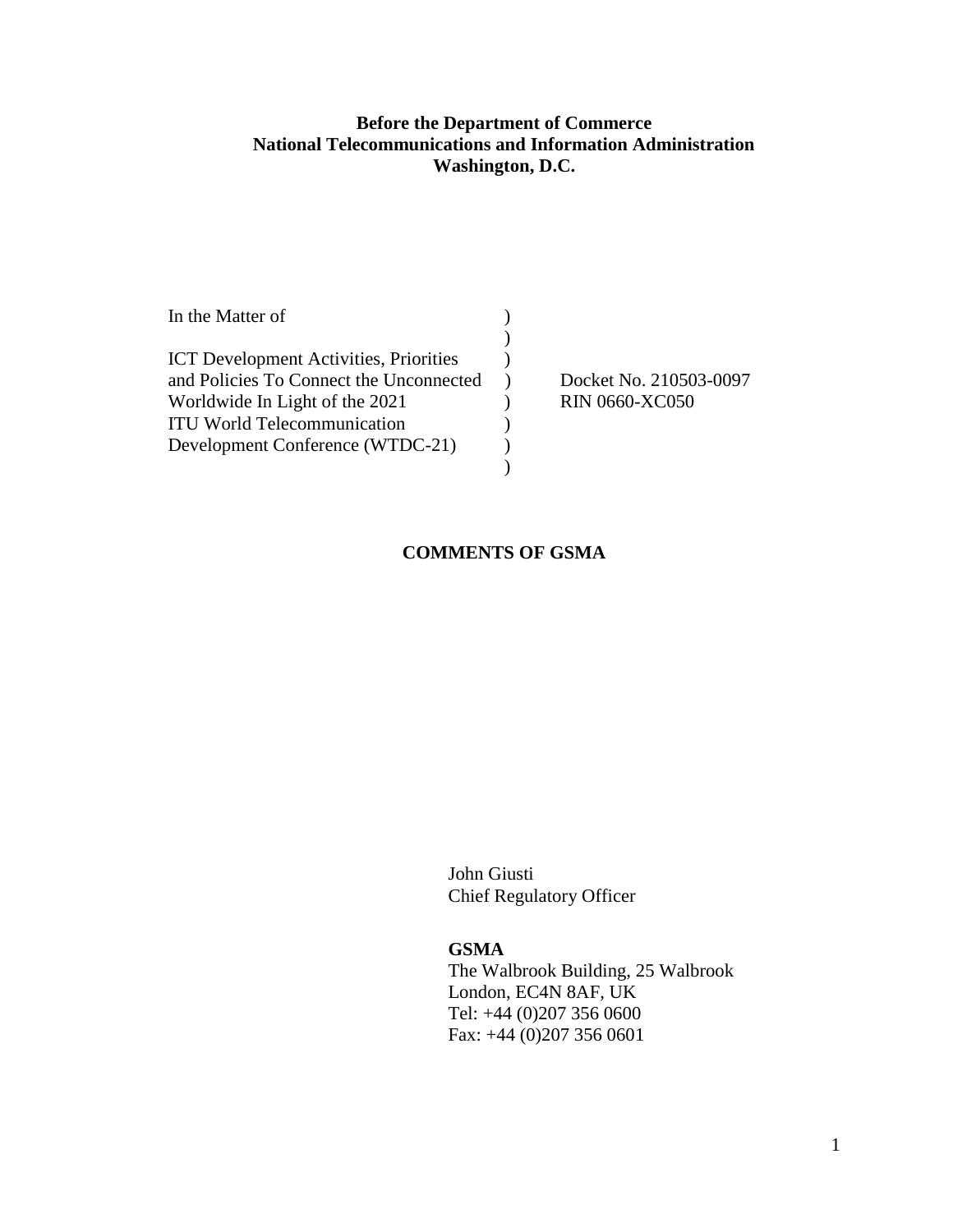June 7, 2021

Submitted electronically via [WTDC21@ntia.gov](mailto:WTDC21@ntia.gov)

Re: Comments of the GSMA Association on NTIA's Request for Public Comments on *Telecommunications/ICT Development Activities, Priorities and Policies To Connect the Unconnected Worldwide in Light of the 2021 International Telecommunication Union (ITU) World Telecommunication Development Conference (WTDC–21)*, Docket No. 210503-0097, RIN 0660-XC050

### **Introduction:**

 $\overline{a}$ 

While we have much work left to do, the world has never been more connected than we are today. Since the last World Telecommunication Development Conference (WTDC) in 2017, mobile broadband coverage increased from 88% to 93% of the global population, fuelled by mobile operators worldwide investing more than \$750 billion into digital infrastructure and expanding mobile broadband coverage to an additional 560 million people. These unprecedented levels of connectivity are improving people's lives and transforming socio-economic development<sup>1</sup>. Access to mobile internet, on which the vast majority of the world depends to go online, continues to be vital in helping to overcome the challenges of the COVID-19 pandemic.

However, despite the progress in providing connectivity to more people every day, 4 billion people are still excluded from the socio-economic benefits of mobile internet. These people are disproportionately poorer, female, rural and persons with disabilities<sup>2</sup>. Worldwide, women are still 15% less likely to use mobile internet than men<sup>3</sup>.

The GSM Association ("GSMA") respectfully submits comments to the Department of Commerce ("Department") and the National Telecommunications and Information Administration ("NTIA") on NTIA's Request for Comments on Connecting the Unconnected

<sup>&</sup>lt;sup>1</sup> GSMA (2021) Accelerating Mobile Internet Adoption – [policy considerations to bridge the digital divide in low](https://www.gsma.com/mobilefordevelopment/resources/accelerating-mobile-internet-adoption-policy-considerations/)[and middle-income countries](https://www.gsma.com/mobilefordevelopment/resources/accelerating-mobile-internet-adoption-policy-considerations/)

<sup>&</sup>lt;sup>2</sup> [GSMA \(2020\) The State of Mobile Internet Connectivity Report 2020](https://www.gsma.com/r/somic/)

<sup>&</sup>lt;sup>3</sup> [GSMA \(2021\) Top 10 recommendations for reaching women with mobile](https://www.gsma.com/mobilefordevelopment/blog/top-10-recommendations-for-reaching-women-with-mobile/)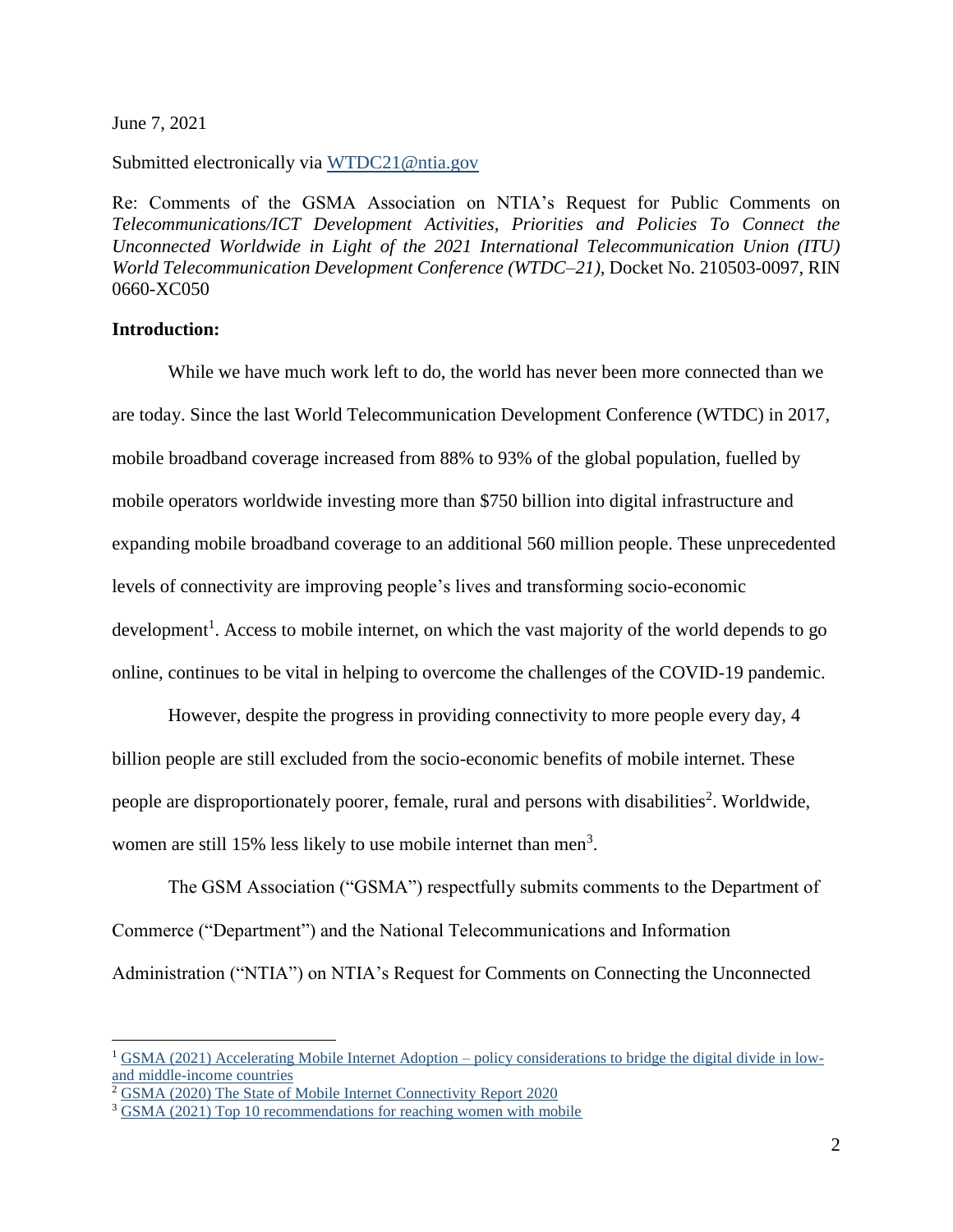Worldwide in Light of the ITU's WTDC-21. In preparation of WTDC-2021, our comments seek to set out recommendations regarding activities, priorities, and policies that can address the digital divide and further advance ICT development worldwide. This WTDC will take place at a crucial time and provides ITU Telecommunication Development Sector (ITU-D) with an opportunity to reshape the way it addresses the biggest needs of its members and bridge the digital divide to make it possible for everyone to participate in an increasingly connected world.

At this time, it is more important than ever that WTDC focuses on the core mandate of ITU-D which is to foster international cooperation and solidarity in the delivery of technical assistance and in the creation, development and improvement of telecommunication and ICT equipment and networks in developing countries. The conference should stay on task and not be side-tracked by proposals that overlap with work that is already being carried out in the ITU-Radiocommunication (ITU-R) and ITU-Telecommunication Standardization (ITU-T) Sectors. These efforts could divert attention away from addressing the urgent digital divide.

#### **Challenge and Barriers:**

Mobile internet connectivity and access today is not equitable. In low- and middleincome countries (LMICs), only 44% of the population are using the mobile internet, compared to nearly 75% of the population in high-income countries. In order to take appropriate action to bridge the digital divide globally, countries must address the underlying reasons that keep people from being connected. Broadly, there are two main issues to be addressed: the coverage and usage gaps.

**1. Lack of mobile broadband coverage (Coverage Gap):** More than 93% of the world's population is covered by mobile broadband, with 87% covered by 4G/LTE networks. The remaining coverage gap represents 600 million people who live in remote and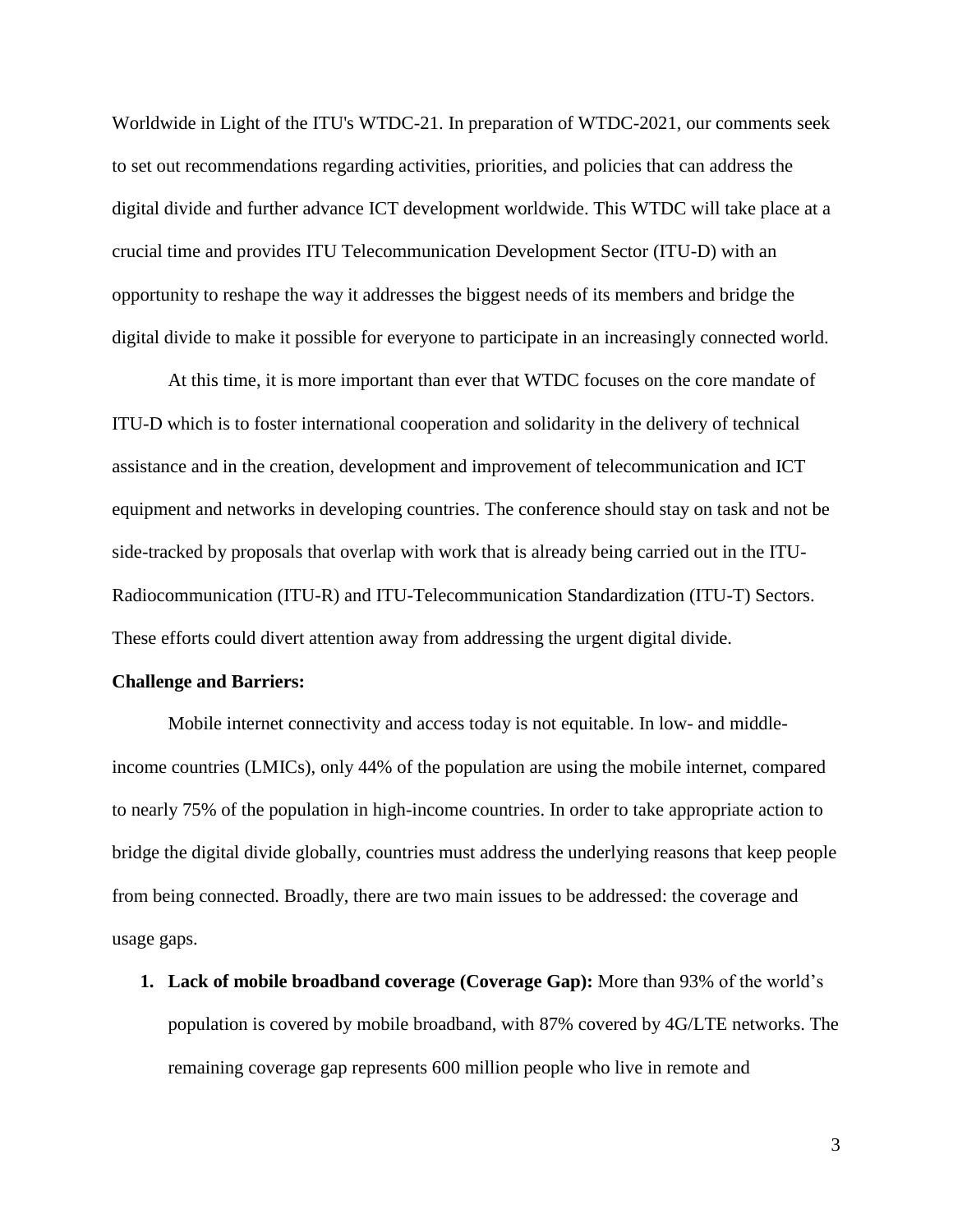economically-disadvantageous areas, not yet covered by mobile broadband. This coverage gap is primarily an economic challenge. It can cost nearly twice as much to deploy new base stations in rural areas and up to three times more expensive to run than their urban equivalent. However, revenues in these areas can be nearly 10 times  $less<sup>4</sup>$ . Sadly, this means there are areas where it is simply commercially unsustainable to expand mobile broadband infrastructure today.

**2. Lack of mobile internet adoption and use (Usage Gap):** Of all the people that remain unconnected, 3.4 billion (or 85%) live in an area already covered by mobile broadband. This usage gap is particularly concentrated in LMICs, where it can be up to 70% of the total population in some countries. There are five main barriers to mobile internet adoption and use that the GSMA has identified through a variety of analyses and its annual consumer survey in LMICs. These barriers include: the affordability of internetenabled handsets and data bundles; a lack of awareness of mobile internet and its benefits as well as the skills necessary to use it; insufficient relevant content and services that meet user needs and capabilities; concerns for user safety; and finally a lack of access to supporting infrastructure and enablers (e.g. electricity, formal identification, accessibility features). We will further explore these barriers in the comments.

Closing the usage gap should be the main priority moving forward. While the coverage gap remains a sizable challenge in many regions, especially in Sub-Saharan Africa, the size of the usage gap is larger in every region of the world. The figure below shows the global evolution of the coverage and usage gap from 2010 to 2019: the coverage gap has been closing due to

 $\overline{a}$ 

<sup>4</sup> [GSMA \(2018\) Enabling Rural Coverage: Regulatory and policy recommendations](https://www.gsma.com/mobilefordevelopment/wp-content/uploads/2018/01/Enabling-Rural-Coverage-14-Dec-final.pdf) to foster mobile broadband coverage in [developing countries](https://www.gsma.com/mobilefordevelopment/wp-content/uploads/2018/01/Enabling-Rural-Coverage-14-Dec-final.pdf)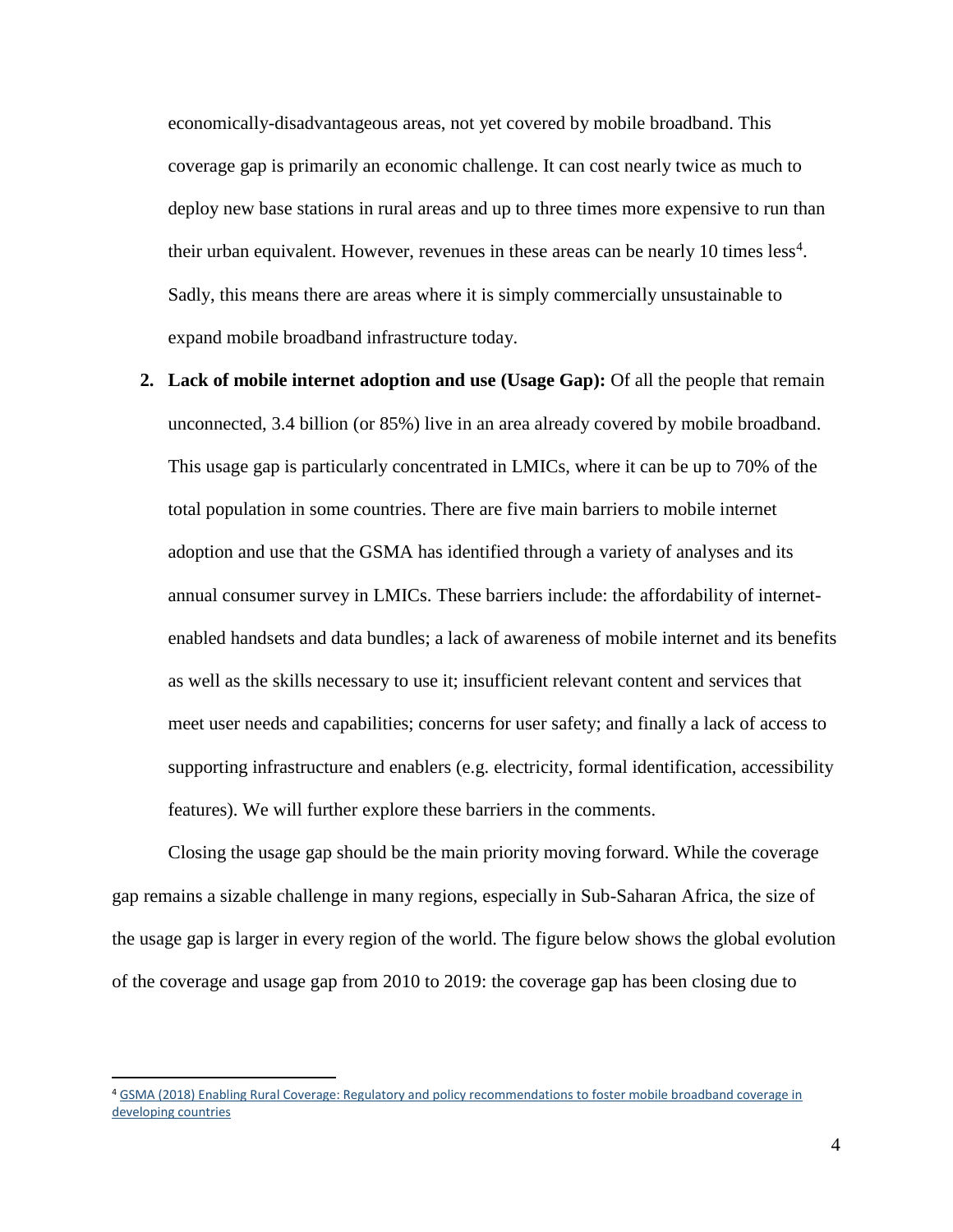continued investment in digital infrastructure, while the usage gap has remained relatively

constant.



Evolution of the global coverage and usage gap

(in percentage of the global population)

While a supportive environment for investment will continue to be needed in order to extend and upgrade mobile and fixed network infrastructure, it is clear that digital inclusion will require addressing the barriers preventing people from adopting and using the internet. ITU-D can play a key role in advancing such efforts.

## **Policy Priorities and Areas of Focus:**

**1. Expand the reach of commercially sustainable networks through policies that promote investment, innovation and collaboration:** Policies should create an enabling environment that allows mobile operators to provide connectivity services costeffectively. This remains a challenge in many countries. Final spectrum prices in LMICs are on average more than three times higher than as those in high-income countries.<sup>5</sup> It is also not uncommon to see short, technology-specific licences with an unclear renewal

 $\overline{\phantom{a}}$ 

<sup>5</sup> [GSMA \(2018\) Spectrum Pricing in Developing Countries](https://www.gsma.com/latinamerica/resources/spectrum-pricing-in-developing-countries/)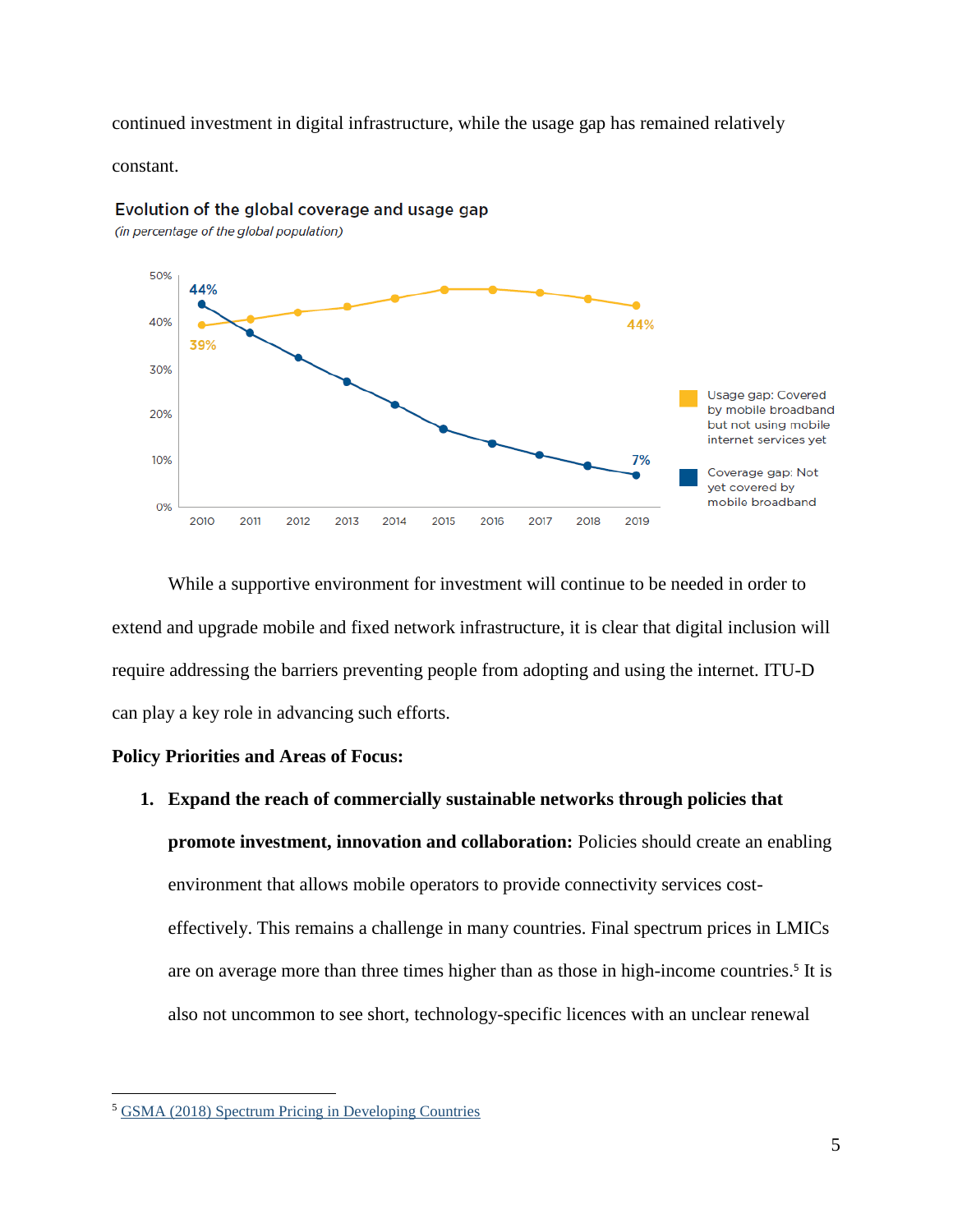procedure or an unpredictable regulatory environment in general. Policies and regulations to address such challenges include:

- **1.1 Spectrum:** Assign sufficient amounts of mobile spectrum to operators in a timely manner - including sub 1GHz coverage bands - without inflating prices. It is also important to consider trade-offs between reduced spectrum fees and carefully considered wider coverage obligations. Moreover, by sharing a spectrum roadmap, governments can help reduce investment risks which positively impacts coverage expansion.
- **1.2 Licences:** Avoid licence terms and conditions that increase costs needlessly. Long-term, technology neutral licences with clear expectations for renewal are vital. Licence obligations, such as coverage and quality of service, should be carefully considered, as inflexible or onerous conditions can negatively impact investments or consumer prices.
- **1.3 Infrastructure deployment:** Allow for voluntary infrastructure sharing to lower the cost of deployment. At a local level, mobile operators often face a range of complex challenges, including lengthy permit approval processes with sometimes arbitrary charges and levies. National authorities can help ensure that the local planning approval process for new base stations is simplified and streamlined. Also, non-discriminatory and timely access to public infrastructure should be provided to speed up the rollout of mobile broadband.
- **1.4 Public intervention:** Market-driven efforts result in better mobile broadband networks and coverage. Only once all regulatory measures to maximise coverage through market-driven mechanisms have been exhausted should government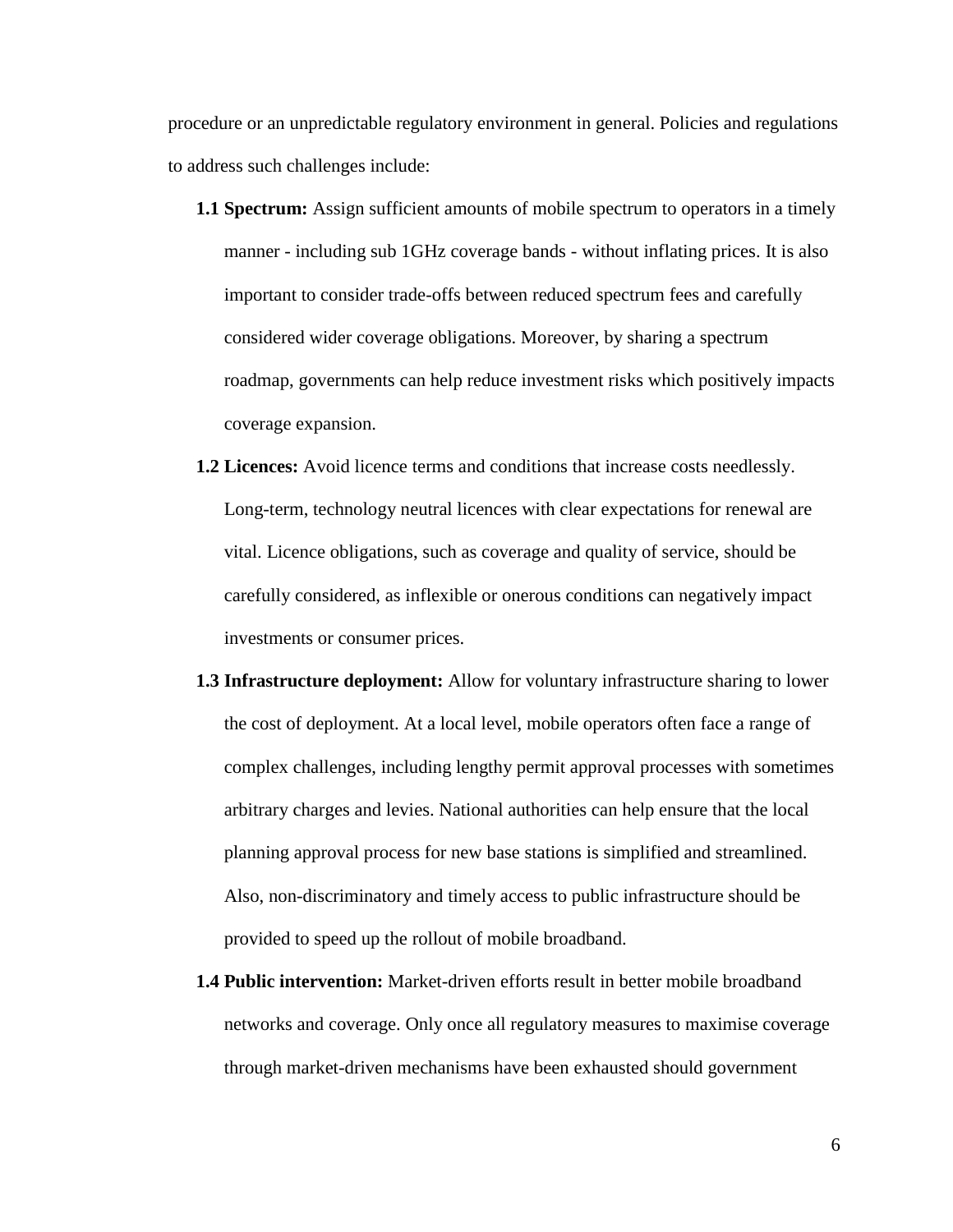intervention to support coverage be considered (e.g., universal service funds, public-private partnerships). In markets where they exist, the effectiveness of Universal Service Funds (USFs) should be evaluated as most have been found to be inefficient<sup>6</sup>. USFs should be sustainably supported with public funding and follow a set of best practices such as being targeted, time-bound and managed transparently<sup>7</sup>. If the efficient management of a USF cannot be achieved within a reasonable and defined timeframe, a roadmap should be adopted to phase them out.

- **2. Accelerate demand through user-centric policies that address the barriers to mobile internet adoption and use:** Demand-side policies are often fragmented without a holistic approach to spur user adoption and use. If no action is taken, around 40% of people in LMICs will still be offline by 2025. Policy considerations to address the usage gap include:
	- **2.1 Affordability:** The affordability of internet-enabled handsets and data services can be improved by removing sector-specific taxes and costly import restrictions, enabling innovative device financing mechanisms and data pricing strategies, and by considering strategic subsidy programmes for low-income households in close collaboration with the industry.
	- **2.2 Digital skills:** Develop digital skills strategies that focus on specific use cases that align with user needs and motivations to learn. Training and capacity building should recognise how most people access the internet, and focus on both

 $\overline{\phantom{a}}$ 

<sup>6</sup> [GSMA \(2013\) Survey of Universal Service Funds;](https://www.gsma.com/publicpolicy/wp-content/uploads/2013/04/GSMA-USF-Key-findings-final.pdf) [ITU \(2013\) Universal Service Funds and Digital Inclusion for](https://www.itu.int/pub/D-PREF-EF.SERV_FUND-2013)  [All](https://www.itu.int/pub/D-PREF-EF.SERV_FUND-2013)

<sup>&</sup>lt;sup>7</sup> See for best practices the GSMA Policy Handbook: [Universal Service Funds](https://www.gsma.com/publicpolicy/mobilepolicyhandbook/business-environment#universal-service-funds)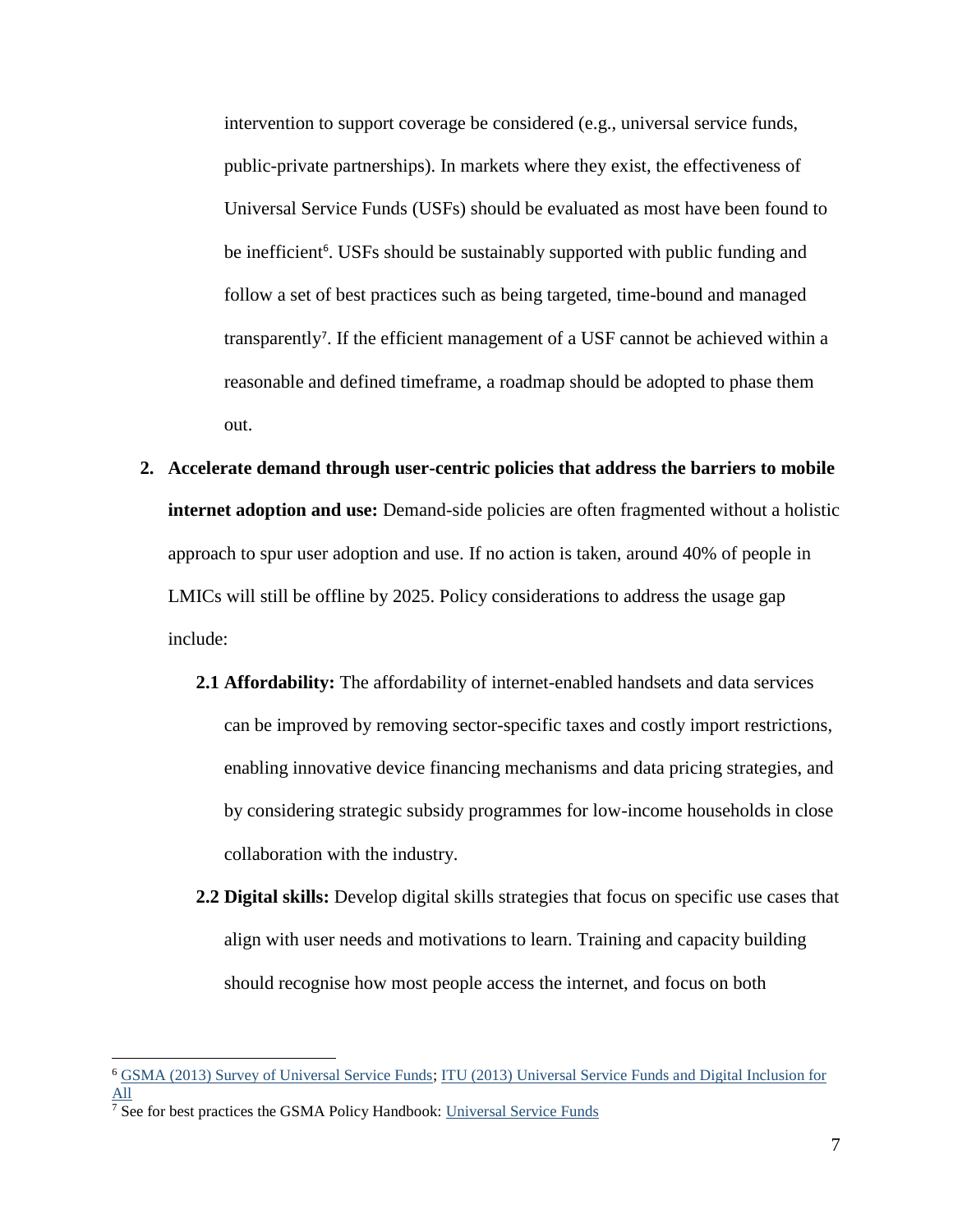independent and community learning. To scale projects, win-win partnerships with the private sector should be pursued while digital skills development should be integrated in education policies at all levels.

- **2.3 Relevant content and services:** Support the expansion of local digital ecosystems, by creating an environment for digital businesses to thrive, start-ups to grow and for priority sectors and SMEs to execute on their digital transformation objectives. Governments can take the lead by accelerating the digitalisation of public services, adopting a mobile-first approach while paying special attention to the needs of persons with disabilities (PWD).
- **2.4 Safety and security:** To build confidence and trust, awareness campaigns, capacity building programmes and helplines should be provided.
- **2.5 Access:** Expand access to electricity, including through mobile-enabled off-grid energy solutions. Registration processes for mobile and other digital services should be inclusive and transparent, which requires formal IDs to be provided to more people and consumer protection policies to be horizontally applied. SME and entrepreneurship programmes should include a gender and disability perspective, to enable greater access to sales outlets and training facilities and to encourage the development of accessibility features.
- **3. Address needs of ITU-D members in a rapidly changing environment through partnerships, agility and focus:** ITU-D will have a key role to play in advancing digital inclusion and can leverage its unique position to support all of its members in such joint objectives. Priorities of ITU-D should be: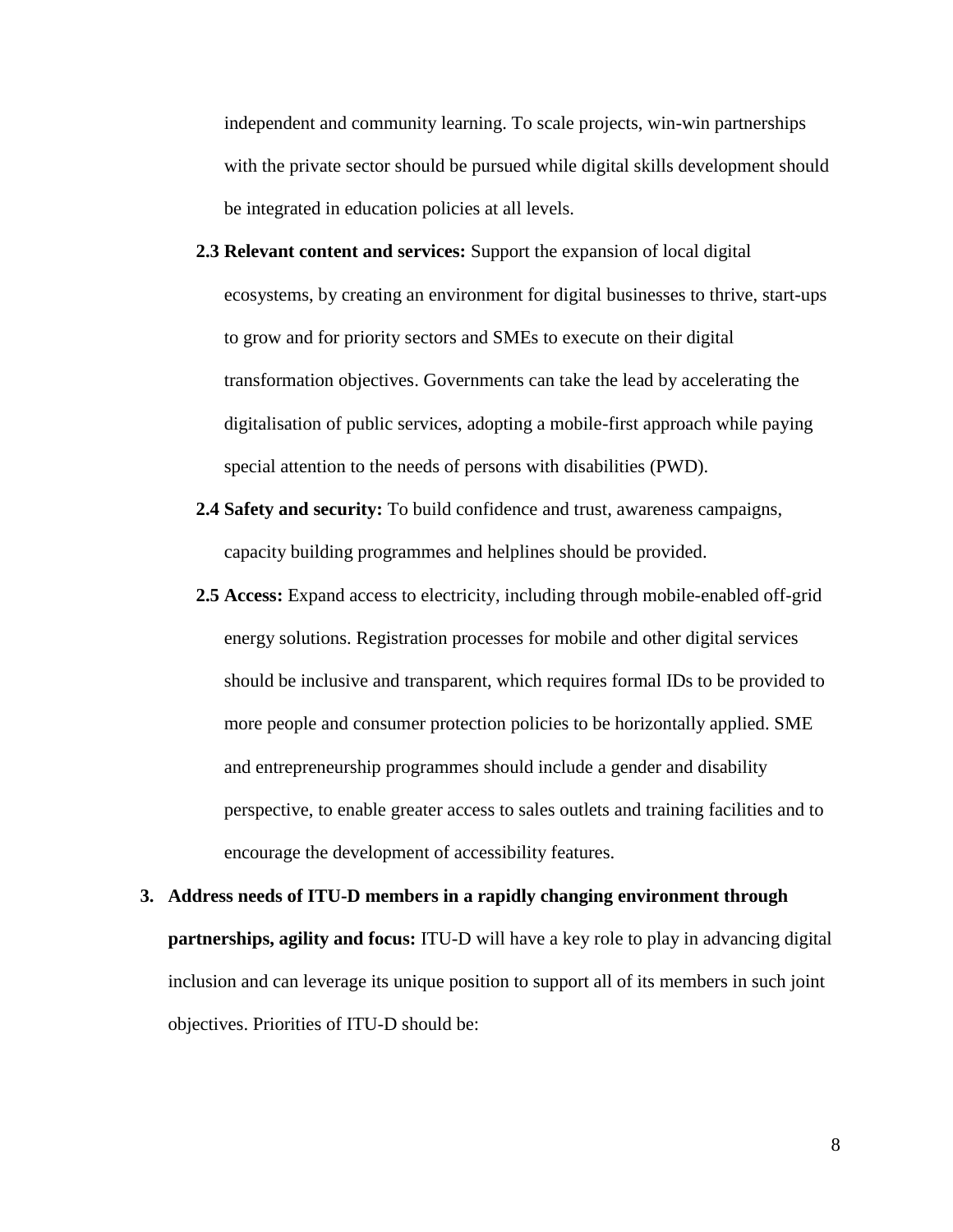- **3.1 Better data:** Collect and publish granular, reliable and gender-disaggregated data related to all the enablers of internet connectivity (both for infrastructure and usage). Efforts to measure levels of digital skill development should be strengthened in particular, as widely available data is still lacking. There is no need for additional global digital inclusion targets beyond the ITU Connect 2030 and the UN Broadband Commission 2025 agendas, which are already contradictory. Instead, ITU-D can support its members to implement localised frameworks for setting targets and help with gathering the necessary data.
- **3.2 Centre of excellence:** Conduct and support research to better understand the environment, context and needs of countries and individuals to help advance policy decisions that realise greater digital inclusion. ITU-D should also focus its efforts on capacity building in partnership with the private sector and scale existing capacity building initiatives. . The core competence of ITU is infrastructure, and it should remain this way.
- **3.3 Partnerships:** Seek partnerships with public and private sector partners on policy initiatives to accelerate infrastructure deployment and (mobile) internet adoption. ITU-D should also continue to engage with other UN agencies in an effort to avoid overlap of digital inclusion efforts at the global level. Partnerships should be specific and time-bound. Project cycles of four years – such as ITU-D Study Groups – are no longer befitting the needs of members and the pace of digital policy cycles. Instead, ITU-D could aim to transform study groups in policy design labs where practical policy challenges are addressed by a multistakeholder group.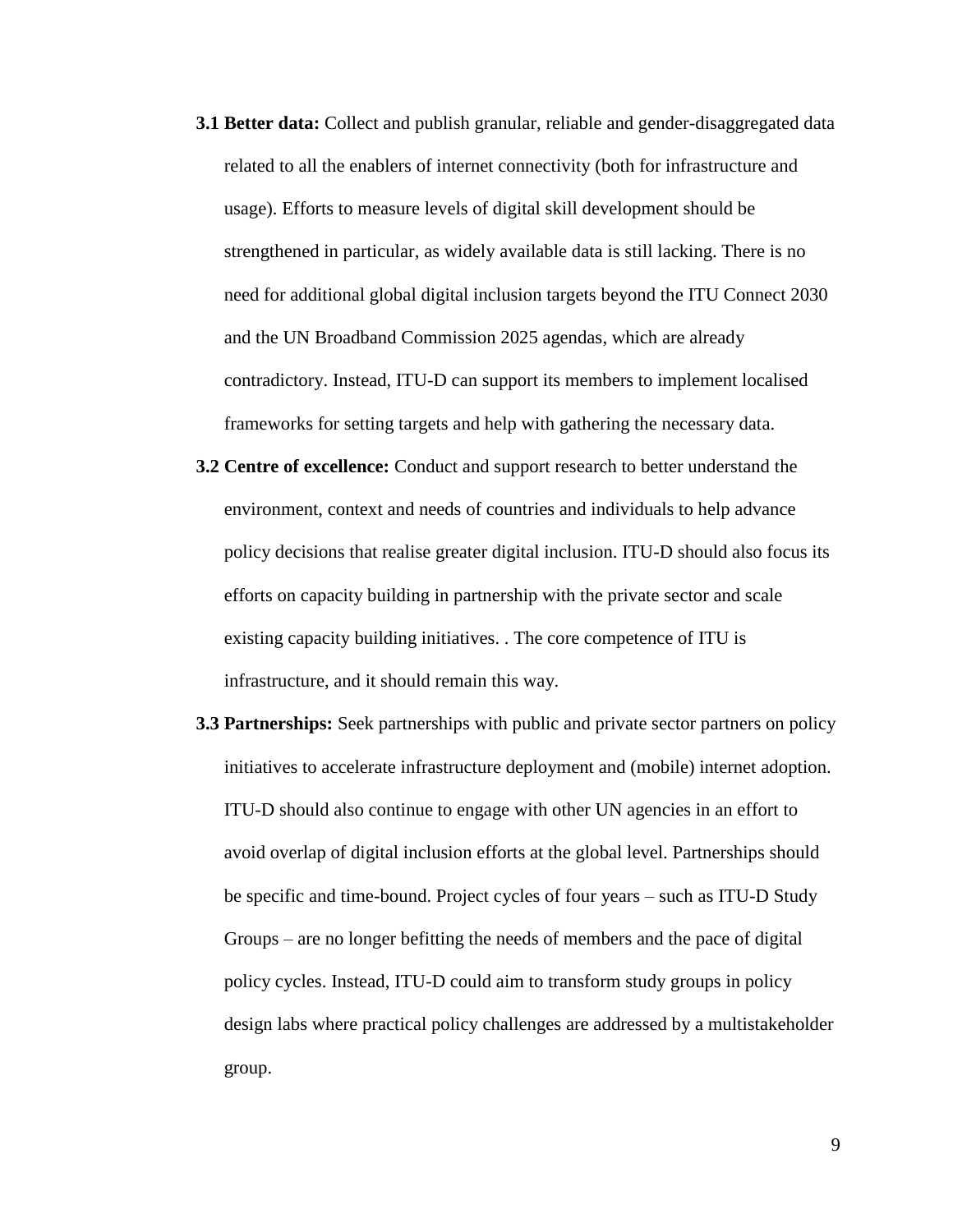# **Relevant Organisations, Forums, and Initiatives:**

| <b>Name</b>                                                             | <b>Focus</b>                                                                                                                                                                                                                                                                                                                                                                                                                                                                                                                                                                                                                                                                                                                                                    |
|-------------------------------------------------------------------------|-----------------------------------------------------------------------------------------------------------------------------------------------------------------------------------------------------------------------------------------------------------------------------------------------------------------------------------------------------------------------------------------------------------------------------------------------------------------------------------------------------------------------------------------------------------------------------------------------------------------------------------------------------------------------------------------------------------------------------------------------------------------|
| <b>GSMA</b><br><b>GSMA</b><br>(Organisation)                            | Singularly positioned at the intersection of the mobile ecosystem and<br>the development sector, GSMA's Mobile for Development programme<br>(M4D) stimulates digital innovation to deliver both sustainable<br>business and large-scale socio-economic impact for the underserved.<br>M4D's unique research and insights platform advances digital<br>innovations and implementations that empower underserved<br>populations to build a better future. Its in-market expertise informs<br>partnerships between the mobile industry, tech innovators,<br>governments and the development sector. To date, M4D has impacted<br>the lives of 93.8 million people.                                                                                                 |
| <b>BROADBAND</b><br><b>Broadband</b><br>Commission<br>(Organisation)    | Launched by ITU and UNESCO in 2010 to bridge the digital divide<br>and bring the goal of universal broadband connectivity to the forefront<br>of policy discussions. Comprised of high-powered<br>community members, the Commission hosts CEOs and industry<br>leaders, senior policymakers and government representatives, heads of<br>international agencies, academia, and organizations concerned with<br>regional and global development. Together, they advocate for the<br>power of broadband to drive sustainable development and accelerate<br>progress towards achieving the United Nations Sustainable<br>Development Goals by 2030.<br>The broadband commission is a powerful vehicle to raise awareness on<br>key topics around digital inclusion. |
| World Bank's<br>Digital<br>Development<br>Partnership<br>(Organisation) | The Digital Development Partnership (DDP) helps operationalize<br>the 2016 World Development Report on Digital Dividends and offers a<br>platform for digital innovation and development financing. The DDP<br>brings public and private sector partners together to catalyse support to<br>developing countries in the articulation and implementation of digital<br>development strategies and plans.                                                                                                                                                                                                                                                                                                                                                         |
| UNCDF,<br>UNHCR,<br><b>UNICEF</b><br>(Organisations)                    | These UN agencies have been progressively integrating digital into<br>their work and have launched interesting initiatives to use technology<br>as lever to deliver their development goals. Some examples include<br>UNCDF's IDES (Inclusive Digital Economy Scorecard) to improve<br>data guided policymaking; UNHCR's Connectivity for Refugees that<br>focuses on displaced populations; and UNICEF's GIGA that looks into<br>connecting schools.<br>The ITU could play a larger role into coordinating the work between                                                                                                                                                                                                                                    |
|                                                                         | these agencies and ensure synergies are achieved.                                                                                                                                                                                                                                                                                                                                                                                                                                                                                                                                                                                                                                                                                                               |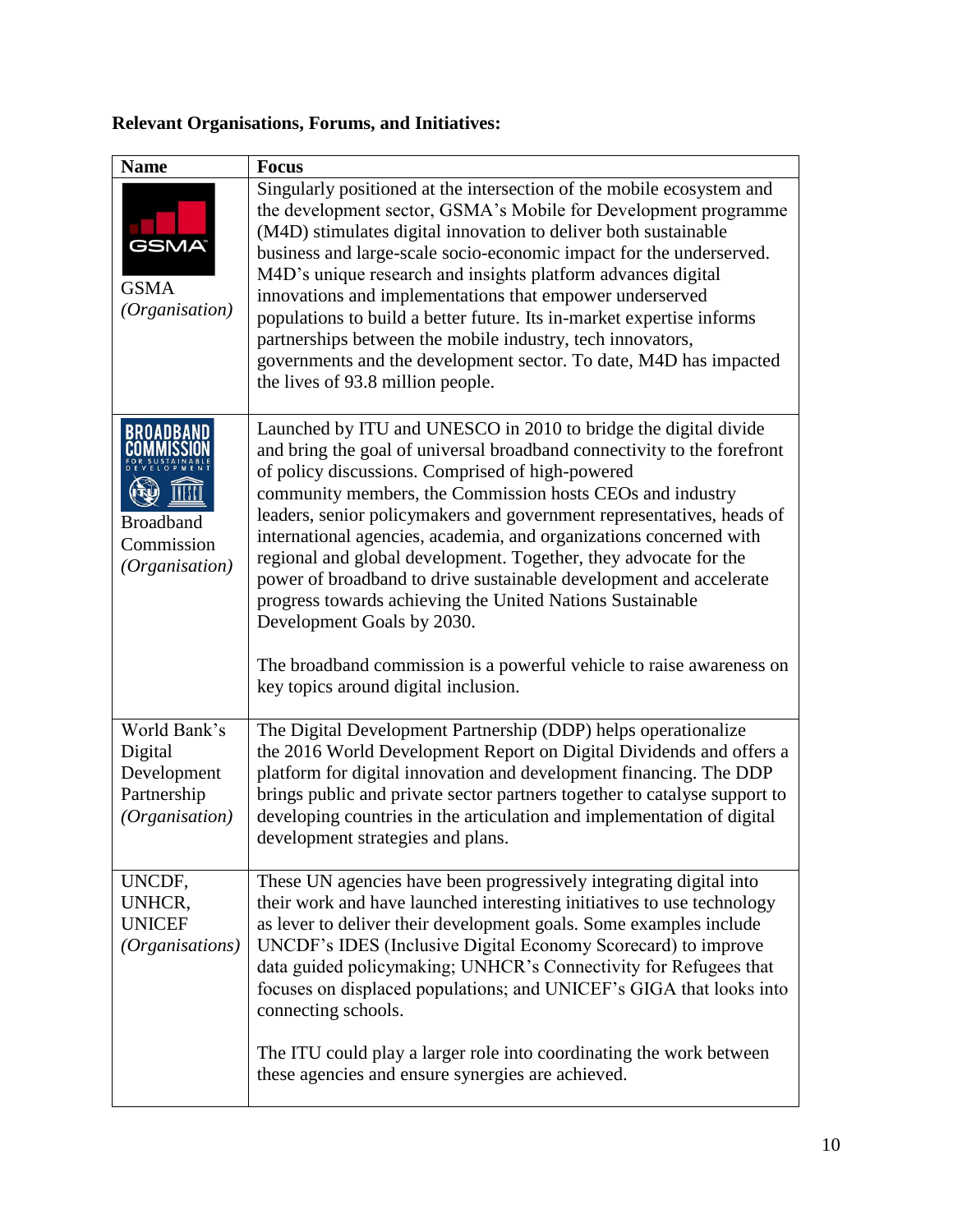| <b>EQUALS</b><br>(Forum)                                                       | Multistakeholder coalition with a mission to reverse the increasing<br>gender digital divide by: providing opportunities for collaboration;<br>creating a networking platform for practitioners to leverage and<br>strengthen current efforts to bridge the gender digital divide; and<br>measuring progress towards the implementation of Sustainable<br>Development Goal 5.                                                                                                                                                                                                                                                                                                                                                                                                                                                                                                               |
|--------------------------------------------------------------------------------|---------------------------------------------------------------------------------------------------------------------------------------------------------------------------------------------------------------------------------------------------------------------------------------------------------------------------------------------------------------------------------------------------------------------------------------------------------------------------------------------------------------------------------------------------------------------------------------------------------------------------------------------------------------------------------------------------------------------------------------------------------------------------------------------------------------------------------------------------------------------------------------------|
| <b>UN WOMEN</b><br>Generation<br>Equality<br>(Forum)                           | This new forum launched by UN WOMEN has the potential to<br>catalyse action around the digital inclusion of women and girls.                                                                                                                                                                                                                                                                                                                                                                                                                                                                                                                                                                                                                                                                                                                                                                |
| UN Secretary-<br>General's<br>Roadmap for<br>Digital<br>Cooperation<br>(Forum) | Multistakeholder forum, including member states, that addresses how<br>the international community can better harness the opportunities<br>presented by digital technologies while addressing their challenges.<br>The roadmap has 8 key actions driven through working groups:<br>Achieving universal, affordable, connectivity by 2030<br>1.<br>2. Promoting digital public goods to create a more equitable<br>world<br>3. Ensuring digital inclusion for all, including the most vulnerable<br>4. Strengthening digital capacity building<br>5. Ensuring the protection of human rights in the digital era<br>Supporting global cooperation on Artificial Intelligence that is<br>6.<br>trustworthy, human rights based, safe and sustainable and<br>promotes peace.<br>7. Promoting digital trust and security<br>Building a more effective architecture for digital cooperation<br>8. |
| Digital<br>inclusion<br>research<br>programmes<br>( <i>Initiative</i> )        | A number of organisations are conducting research on digital (e.g.<br>GSMA research) to find innovative ways of addressing the underlying<br>barriers keeping people offline. However, this research often requires<br>primary research which is costly and time-consuming. Supporting<br>these organisations is key to advance the knowledge and design the<br>programmes and interventions required to tackle these barriers.                                                                                                                                                                                                                                                                                                                                                                                                                                                             |
| Connectivity<br>mapping<br>( <i>Initiative</i> )                               | There are a number of initiatives to map connectivity and support local<br>governments and companies in targeting their efforts and investments<br>(e.g. www.MobileCoverageMaps.com). Furthermore, these type of<br>initiatives are required to measure progress and evaluate the success of<br>policies and interventions.                                                                                                                                                                                                                                                                                                                                                                                                                                                                                                                                                                 |
| Digital Skills<br>training<br>(Initiative)                                     | Digital Skills is the main barrier preventing people from using and<br>adopting the internet. Supporting digital skills training programmes is<br>an effective way to make tangible progress. These initiatives are often<br>led by mobile operators or governments (example in Rwanda).                                                                                                                                                                                                                                                                                                                                                                                                                                                                                                                                                                                                    |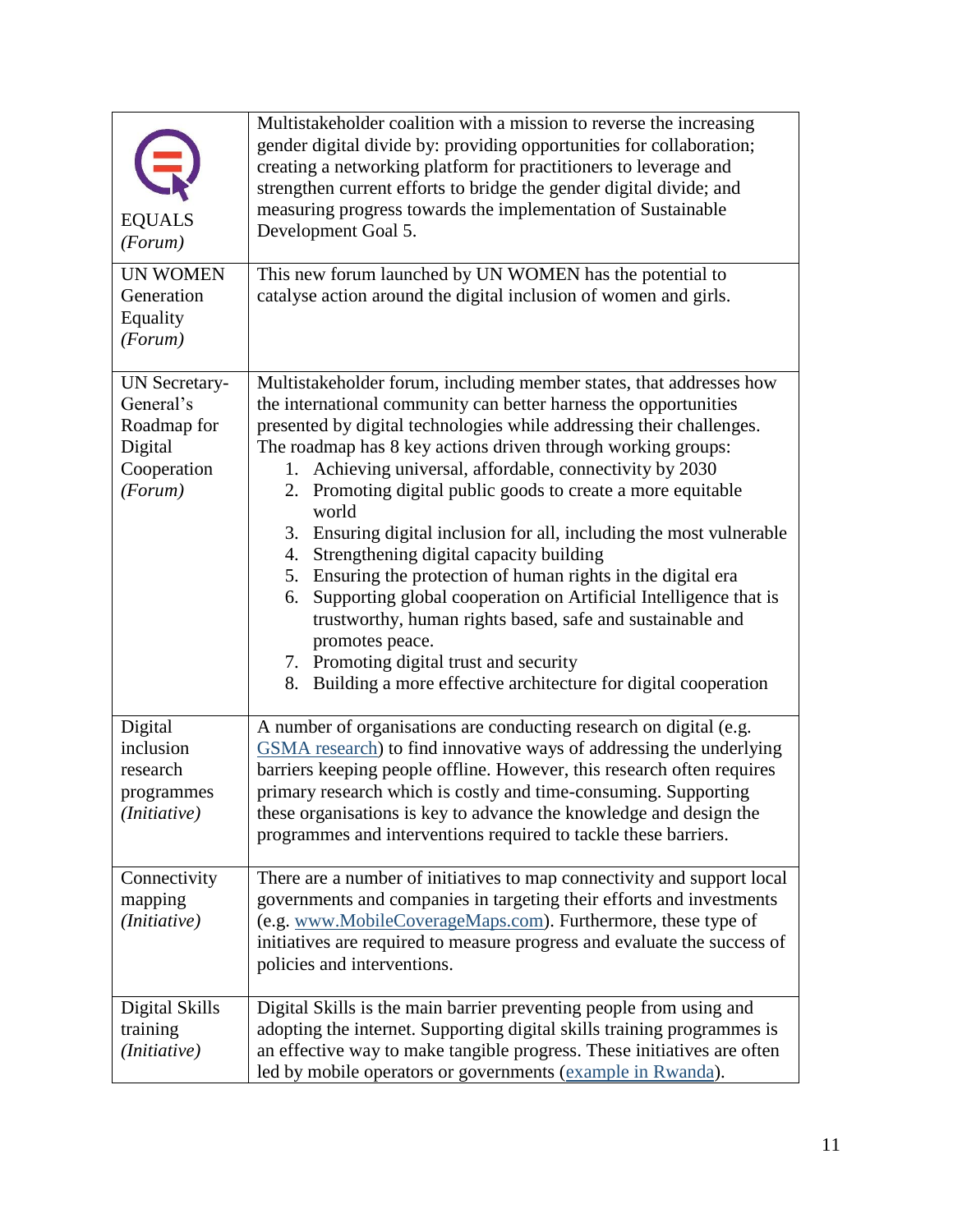|                                                     | The GSMA has developed content that can be reused by other<br>organisations to conduct digital skills training focused on digital<br>inclusion.                                                                                                                                                                                     |
|-----------------------------------------------------|-------------------------------------------------------------------------------------------------------------------------------------------------------------------------------------------------------------------------------------------------------------------------------------------------------------------------------------|
| Funding local<br>start-ups<br>( <i>Initiative</i> ) | The lack of relevant content and services is another important barrier<br>for adoption of the internet. Local companies develop content and<br>services that solve problems that are important for local populations,<br>increasing their interest in getting online. One example is the GSMA's<br>ecosystem accelerator programme. |

# **Desired Outcomes for WTDC-21:**

Below we list a summary of desired outcomes for WTDC-21. This list of items builds on and

adds to the report for the WTDC-17 conference.

- Introducing the concept of coverage and usage gaps as a tool to differentiate the supply and demand policies required to achieve digital inclusion.
- Highlight the priority of tackling demand-side barriers to close the usage gap (i.e people who live within the reach of a broadband capable network but not using the internet). The coverage gap is 600 million people, which is much smaller than the usage gap of 3.4 billion people.
- Listing the five key barriers to adoptions and use of mobile internet:
	- 1. **Access**: Increasing access to networks and enablers (quality network coverage, handsets, electricity, agents and formal IDs) and usability of handsets, content and services
	- 2. **Affordability**: Improving the affordability of handsets, tariffs, data and service fees; assisting low-income households afford equipment and services.
	- 3. **Knowledge and skills**: Addressing digital skills and literacy, and increasing awareness and understanding of mobile and its benefits
	- 4. **Safety and security**: Tackling harassment, theft, fraud and security, and building consumer trust
	- 5. **Relevance**: Ensuring availability of relevant content, products and services
- Highlighting the importance of the following policies to close the coverage gap:
	- o Enough spectrum in both coverage bands (sub 1GHz) and capacity bands (above  $1$  GHz)